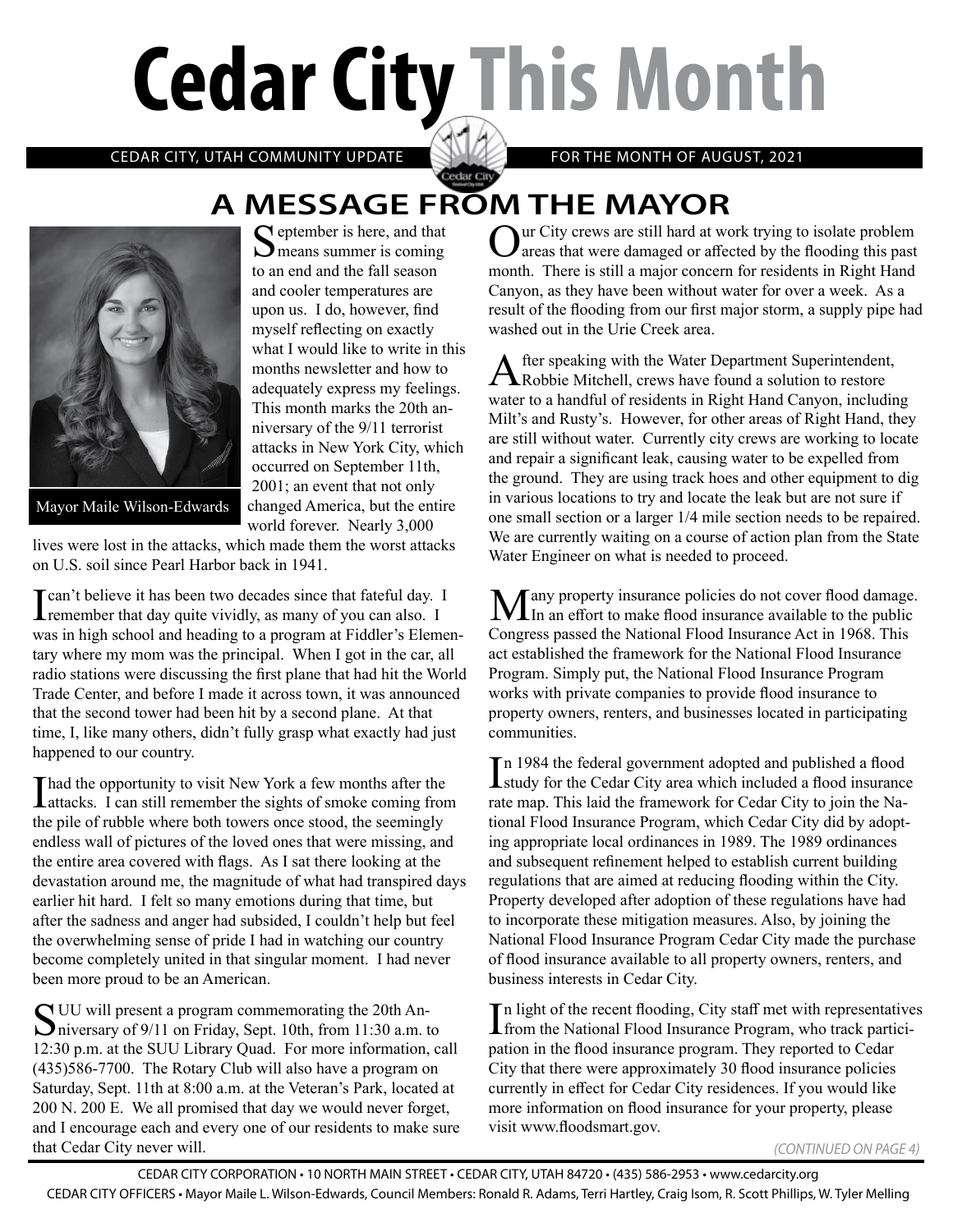

## **PUBLIC WORKS NEWS**

The Public Works Department is continuing to work with our city officials, Iron County and other entities to take care of water, sewer, storm drain and street issues caused by the recent flooding. We are continuing to assess damage and work as quickly and conscientiously as possible to make sure our city's infrastructure is in good working condition. We appreciate everyone for their cooperation and patience as our crews work on these repairs.

**WATER** – Please remember to follow the City's watering ordinance, Ordinance 37-7-1, which prohibits the use of culinary water for irrigation/sprinkling/watering between the hours of 8:00 AM and 6:00 PM every day beginning April 1st and continuing through October 31st. Please follow the watering ordinance and do your part to conserve this precious resource. Find out more about water conservation from these websites: conservewater.utah.gov, slowtheflow.org or waterwiseutah.org.

**SOLID WASTE**: Our Solid Waste crew has noticed there has been a lot of trash left on the ground next to the trash cans. For the health and safety of our drivers, we do not pick up anything that is not inside the can. Remember to have your cans out by 7:00 AM, and don't rely on "the usual time" the truck comes by. Please keep cans at least 3 feet apart and 6 feet from vehicles and other objects, so the truck can access your can.

Remember: Cedar City Public Works can help you with Road Excavation Permits, trash pickup, water leaks, sewer backups, street lights, information on transportation and road maintenance, but WE CANNOT help you pay your bills, set up new service or answer any questions related to your utility billing. For assistance with any of these issues, please contact Cedar City Utilities at 435-586-2951.

#### **I-15 BRIDGES CEDAR CITY PROJECT NOTICE - EAST NICHOLS CANYON ROAD**

The Utah Department of Transportation (UDOT) has begun the work to remove and rebuild the East Nichols Canyon Road bridges on I-15. This project is estimated to take about 13 months to complete.

Crews have closed East Nichols Canyon Road, and a detour is in place. Work has begun to relocate and upgrade utilities in the area and construct a new bridge between the current southbound and northbound I-15 bridges.

The project will be built in (4) phases:

- The first phase of the project will build a new center bridge
- The second phase will shift northbound traffic onto the new center bridge, and crews will demolish and rebuild a new northbound bridge.
- The third phase will shift northbound traffic onto the new northbound bridge and southbound traffic onto the center bridge. Crews will demolish the current southbound bridge and rebuild the supporting structure for a new bridge deck.
- The fourth phase will have crews disconnecting the center bridge deck, m oving it into place as the new southbound bridge deck and reconnecting it for use. Crews will continue to move the project to completion by finishing all adjacent work.

At times, traffic on I-15 will be reduced to one lane at night to give crews the necessary space to complete the work. During daylight hours both lanes of northbound and southbound I-1 traffic will be open with new traffic patterns depending on the work performed.

The East Nichols Canyon Road detour will be in place according to the following schedule.\* The detour is necessary for the safety of drivers who would normally pass under the bridges.

| Detour - 7/2021 to 1/2022 | Open - 1/2022 to 4/2022 | Detour - 4/2022 to 7/2022 |  |
|---------------------------|-------------------------|---------------------------|--|
|---------------------------|-------------------------|---------------------------|--|

\**Detour dates are approximate. The goal of the project is to open East Nichols Canyon Road as soon as it is safe.* Throughout the project, updated information can be found at www.udot.utah.gov/go/nicholsroad. To contact their Primary Public Information Team, call Lisa Beck at (435)531-1358 or by email at nicholsroad@utah.gov.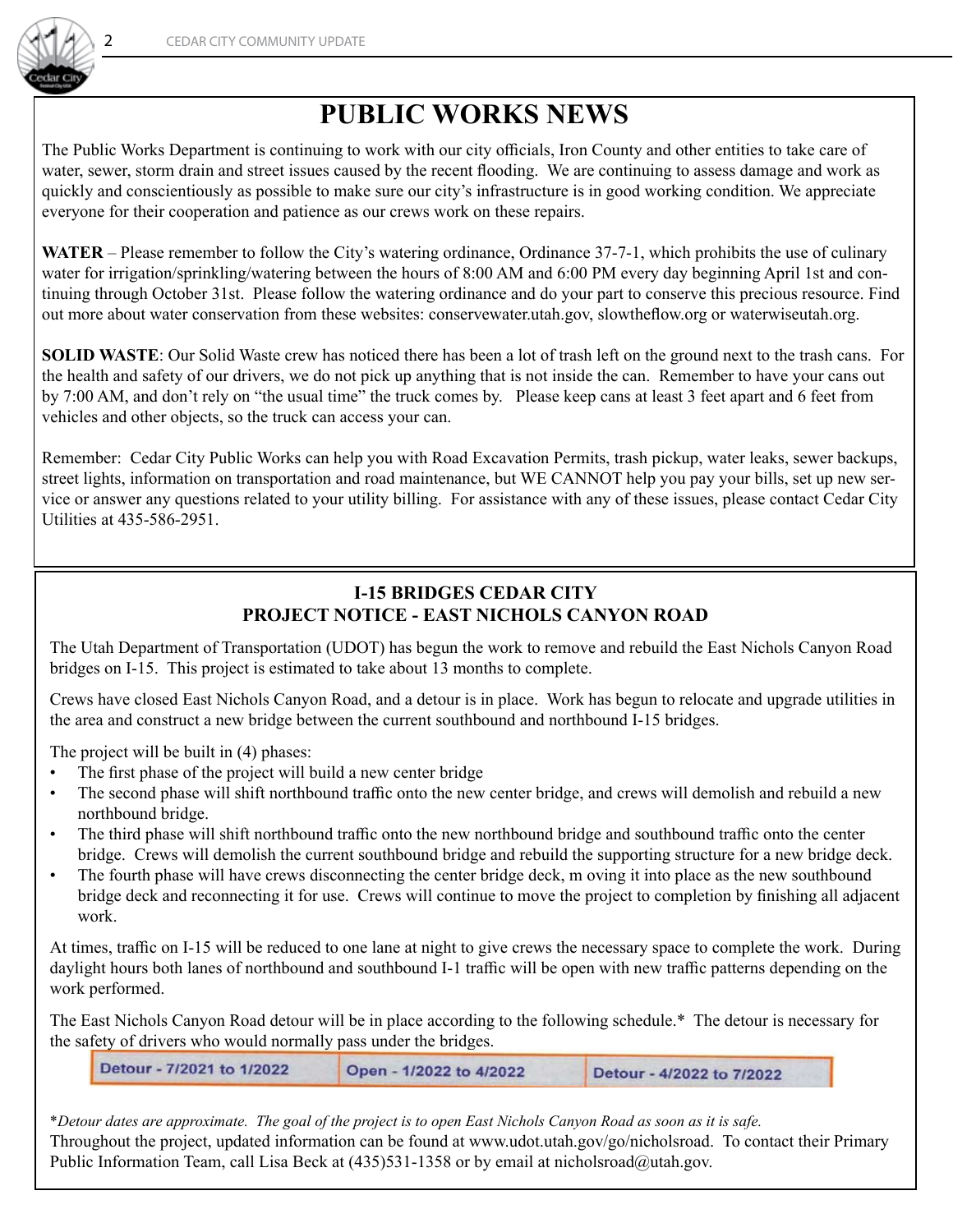



Get ready for a rip roaring time at the Annual Great American Stampede Rodeo on September 10th - 11th, 2021! This event includes two exciting nights of rodeo held at 7:00 p.m. at the Cross Hollows Events Center – Iron Rangers Arena (11 N. Cross Hollows Rd., Cedar City). Admission is \$10 adults, \$6 children (4 yrs to 12 yrs), \$30 family pass (2 adults & 4 children), and \$8 students (valid ID, **Friday ONLY**). The Rodeo is sure to be a thrilling show for the whole family. The featured act is the Bobby Kerr Mustang Act, and concessions will be available. If you would like to purchase your tickets in advance, they are available at CAL Ranch, IFA, and Ranger's Farm & Ranch Supply. For information call 435-586-2424.

#Run the Canyon! The 12th annual running of the Cedar City Half Marathon down Cedar Canyon will feature plenty of pleasant surprises on one of the most spectacular downhill closed-canyon runs ever. Whether it's the sound of Coal Creek, breathtaking views, enthusiastic aid station volunteers, or energy-pumping music with crowds urging you to finish



strong—the focus of the "Cedar Half" has always been our awesome canyon. The race starts Saturday, September 11th at 7:00 a.m. Come cheer the runners on at Bicentennial Soccer Fields. For more info go to cedarcity.org/half.



If you are a small business owner, a woman and would like to be a part of a very empowering event, then you won't want to miss the Exploring Possibilities Women's Business Conference. The event will be held on September 14th, 2021, from 4:00 p.m. – 8:00 p.m. at the Courtyard by Marriott (1294 S. Interstate Dr., Cedar City). The event will include Kelli Charlton, owner of Core Solutions Center, as the keynote speaker, a panel discussion, and a unique networking activity. There will be drinks and snacks during the afternoon sessions and networking activities. Following dinner, there will be an opportunity drawing. The drawing will include gift cards, gift certificates, gift baskets, free services, and more from local businesses in southern and eastern Utah. One FREE drawing ticket will be given to each participant. Additional tickets for the drawing are available online when you register or in person on the day of the event. For information visit www.wbcutah.org, or for more details and to register, visit bit.ly/36JaAUL.

#### **THEY'RE BACK and they're ready to RIDE!!!**

**Cedar City Events presents the Utah edition of the Belgian Waffle Ride. The Canyon Belgian Waffle Ride & Expo, will be held at Main Street Park on Saturday, September 25th, 2021. The engorging commences at 6:00 a.m. with a complimentary breakfast of, you guessed it, WAFFLES!! The race begins at 7:00 a.m. and runs through 7:00 p.m. This event promises unparalleled punishment for entrants, with a new course, more teeth-rattling gravel, and the vistas only southern Utah can provide. This 125-mile course has a variety of different surfaces, with 75% gravel, sand, rocks or dirt, single track, even some asphalt and bike paths. Riders will experience altitudes over 6,500 feet, with headwinds roughly from mile-42 to mile-97.** 



**The Belgian Waffle Ride is one of the largest gravel cycling events in the United States. Held in Southern California in May, this event typically attracts over 2,000 riders! With so much interest in the event, they expanded last year in Cedar City, and this year in Asheville, North Carolina and Lawrence, Kansas. For more information on events or to register, visit www.belgianwaffleride.bike**